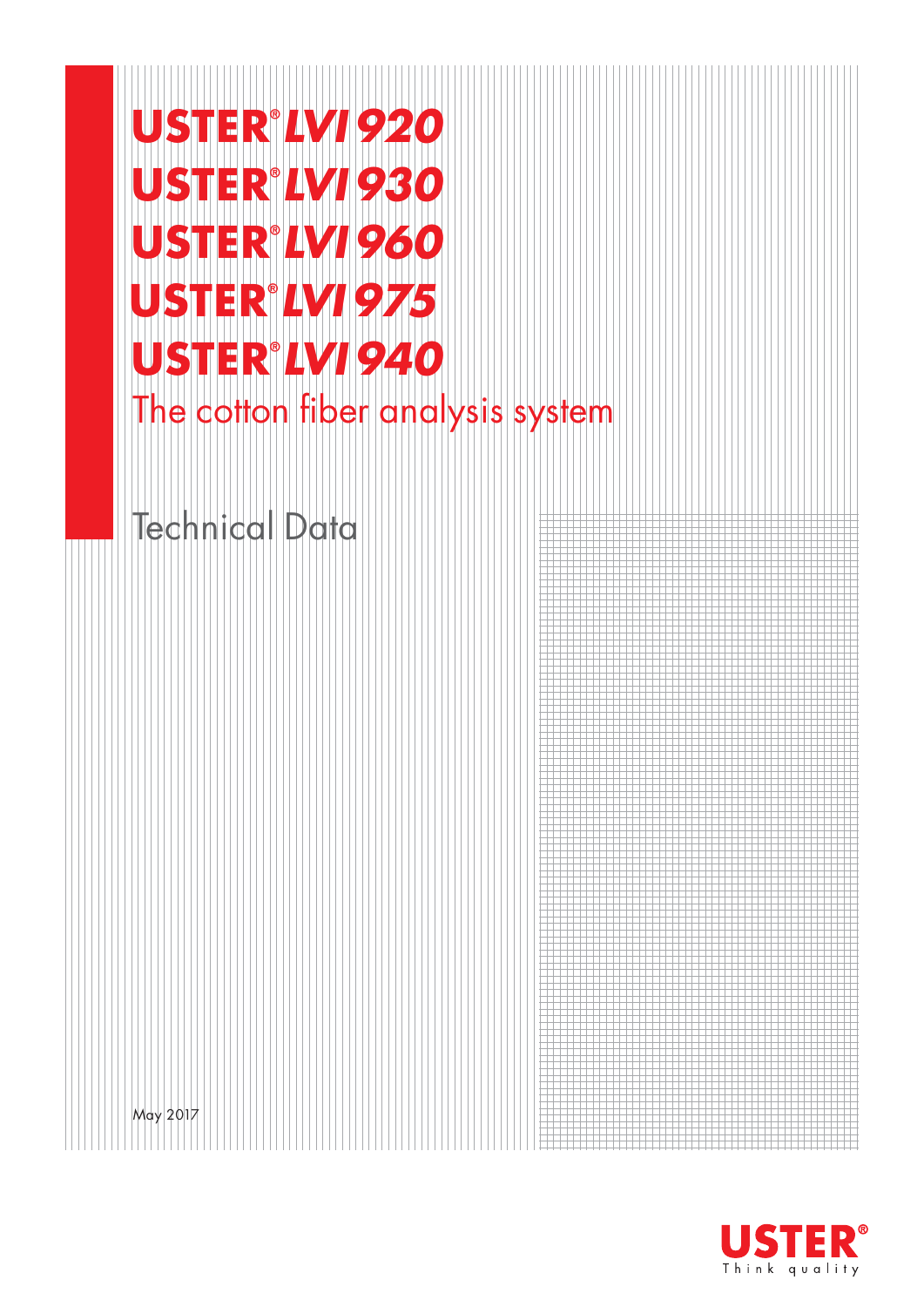

#### Basic installation USTER® *LVI 920* Nep Tester

| Overall installation | <b>Functions</b>            | Measurement of raw cotton bale fiber, mat, sliver and roving<br>for properties of neps and nep size.                                                                                                                                                                                                   |
|----------------------|-----------------------------|--------------------------------------------------------------------------------------------------------------------------------------------------------------------------------------------------------------------------------------------------------------------------------------------------------|
|                      | Included in<br>the delivery | - USTER® LVI 920 testing unit<br>- Calibration materials                                                                                                                                                                                                                                               |
|                      |                             | - Accessories                                                                                                                                                                                                                                                                                          |
|                      | <b>Application range</b>    | Naturally (white, cream) colored 100% cotton samples in<br>the form of bale or opened and cleaned material (card mat),<br>sliver, and roving. Waste material cannot be tested on the<br>USTER® LVI 920. Doing so can damage instrument components,<br>and voids the instrument and component warranty. |
|                      |                             | Naturally colored, synthetic fibers can only be tested up to a<br>50/50% blend with cotton fibers in sliver and roving form.                                                                                                                                                                           |
|                      |                             | Uster Technologies does not guarantee test results on 100%<br>synthetic fibers. Maximum fiber length: 2 inches (app. 50 mm).                                                                                                                                                                           |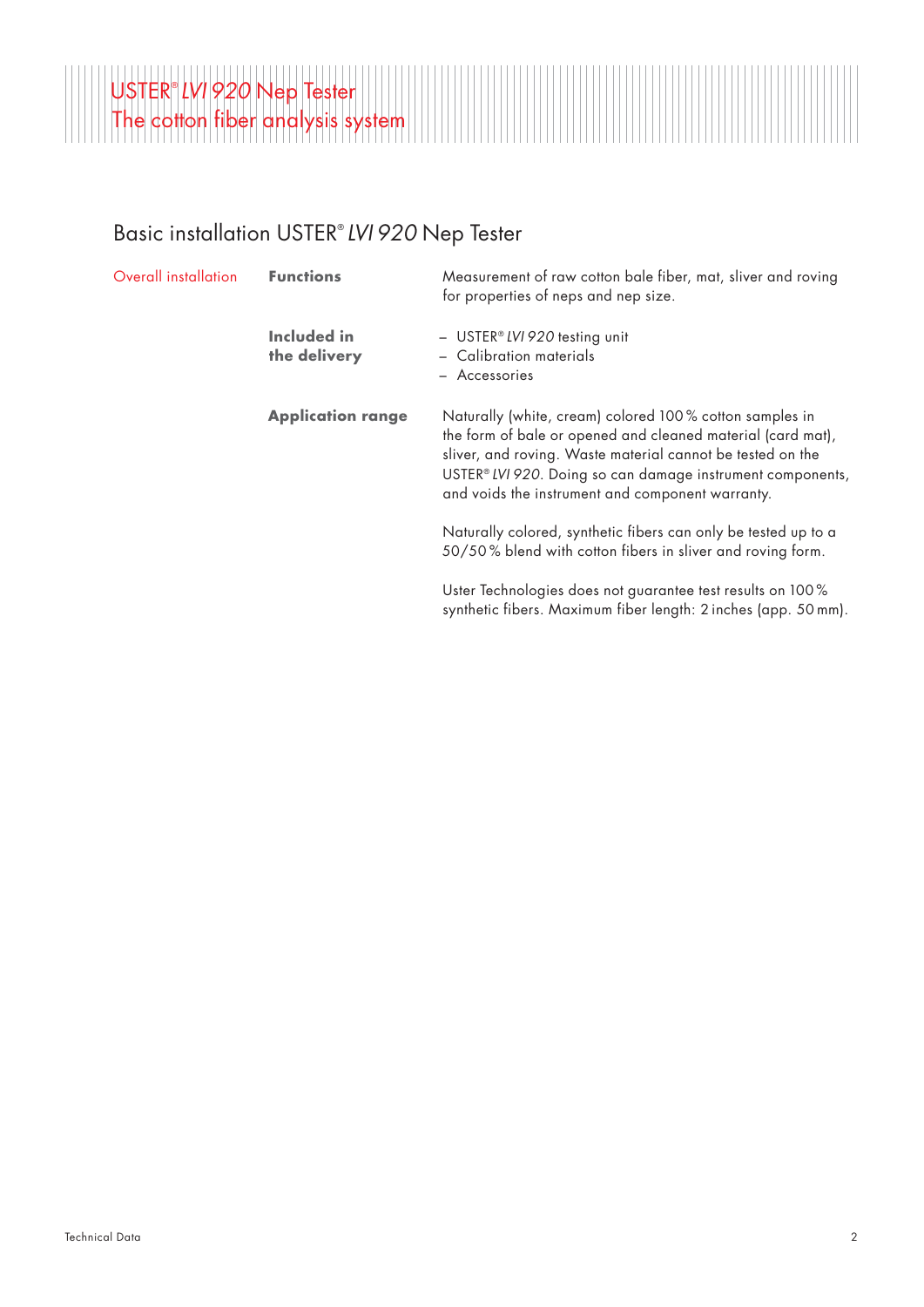

| General ambient<br>conditions       | <b>Room climate</b>              | According to ISO 139, the following ambient conditions must<br>be maintained in the laboratory in order to get repeatable and<br>comparable test results:                                                                                                                                                                                                                                   |
|-------------------------------------|----------------------------------|---------------------------------------------------------------------------------------------------------------------------------------------------------------------------------------------------------------------------------------------------------------------------------------------------------------------------------------------------------------------------------------------|
|                                     |                                  | - Temperature: $20\pm2\degree C$ ; 65 $\degree F$ to 72 $\degree F$<br>- Relative humidity: $65\pm2\%$                                                                                                                                                                                                                                                                                      |
|                                     |                                  | For consistent test results, fiber samples should be conditioned<br>in the laboratory environment with the above mentioned<br>ambient conditions for 24 hours. Samples should be laid out<br>openly in the laboratory, and taken out of plastic bags, in<br>order for the cotton to fully condition to the environment.                                                                     |
|                                     |                                  | Uster Technologies recommends use of a dedicated conditioning<br>system for the laboratory to achieve this condition. USTER<br>does not recommend the use of any spray atomizers as they<br>could result in damage to the instruments, variability in lab<br>conditioning, and may cause inconsistent test results. All USTER<br>certified laboratories use dedicated conditioning systems. |
| Installation data                   | <b>Electrical</b><br>connections | Single phase mains with protective conductor                                                                                                                                                                                                                                                                                                                                                |
|                                     | <b>Mains voltage</b>             | $200 - 240V$                                                                                                                                                                                                                                                                                                                                                                                |
|                                     | <b>Mains frequency</b>           | $50 - 60$ Hz                                                                                                                                                                                                                                                                                                                                                                                |
|                                     | <b>Power</b><br>consumption      | Max. 600 VA                                                                                                                                                                                                                                                                                                                                                                                 |
| <b>Dimensions</b>                   |                                  | Length 69 cm, width 40 cm, height 25 cm                                                                                                                                                                                                                                                                                                                                                     |
| Weight of the<br>basic installation |                                  | Net weight: approx. 31kg                                                                                                                                                                                                                                                                                                                                                                    |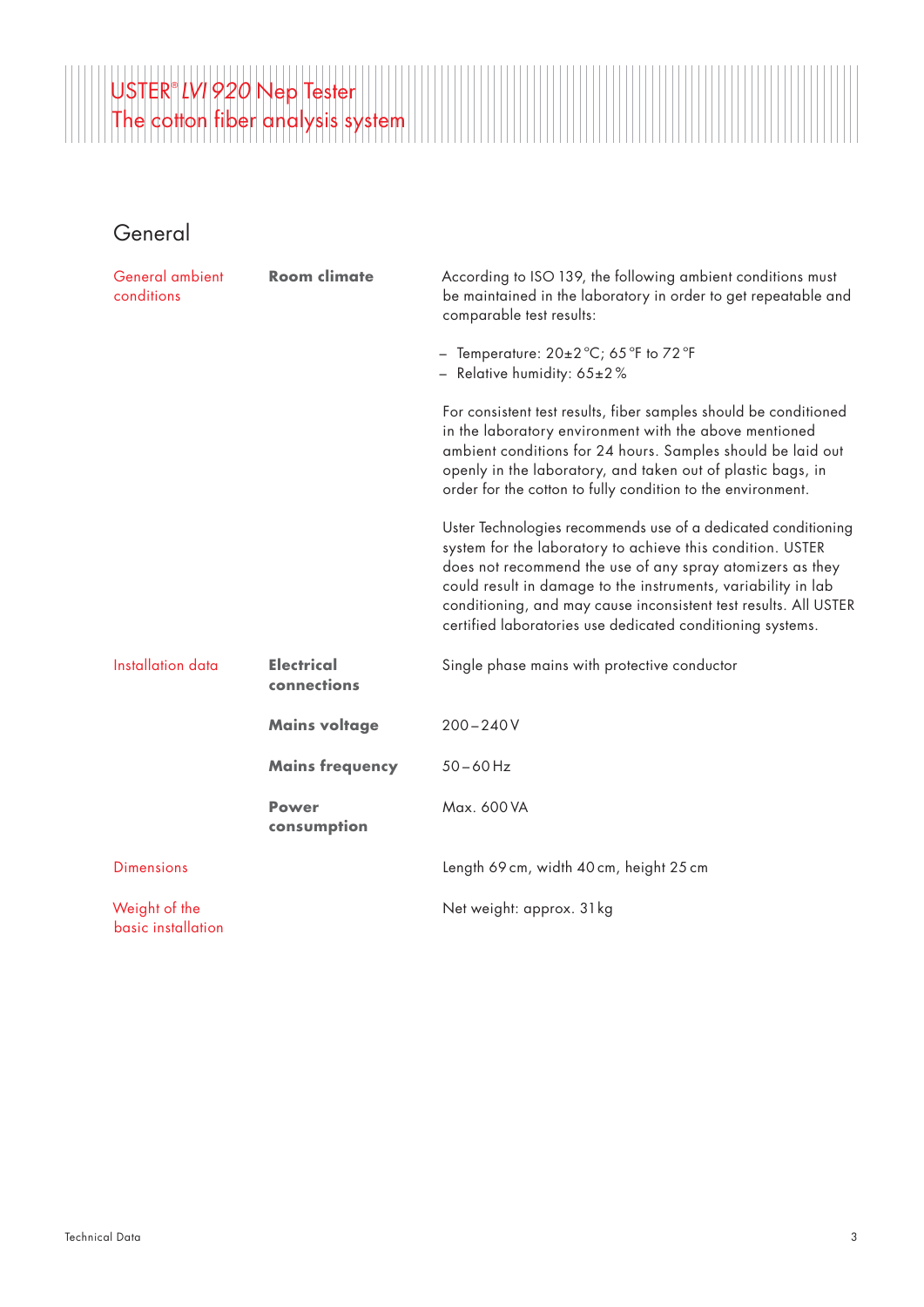

#### Basic installation USTER® *LVI 930* Length Tester

| Overall installation | <b>Functions</b>            | Measurement of raw cotton bale fiber, mat for properties of<br>mean length, upper-half mean length, uniformity, short fiber<br>by weight. |
|----------------------|-----------------------------|-------------------------------------------------------------------------------------------------------------------------------------------|
|                      |                             | Measurement of cotton sliver for properties of mean length,<br>upper-half mean length, uniformity.                                        |
| Installation data    | Included in<br>the delivery | - USTER® LVI 930 testing unit<br>- Calibration materials<br>- USTER®LVI 192 Fibrosampler<br>- Accessories                                 |
|                      | <b>Application range</b>    | Naturally (white, cream) colored 100% cotton samples<br>in the form of bale or opened card mat, and sliver.                               |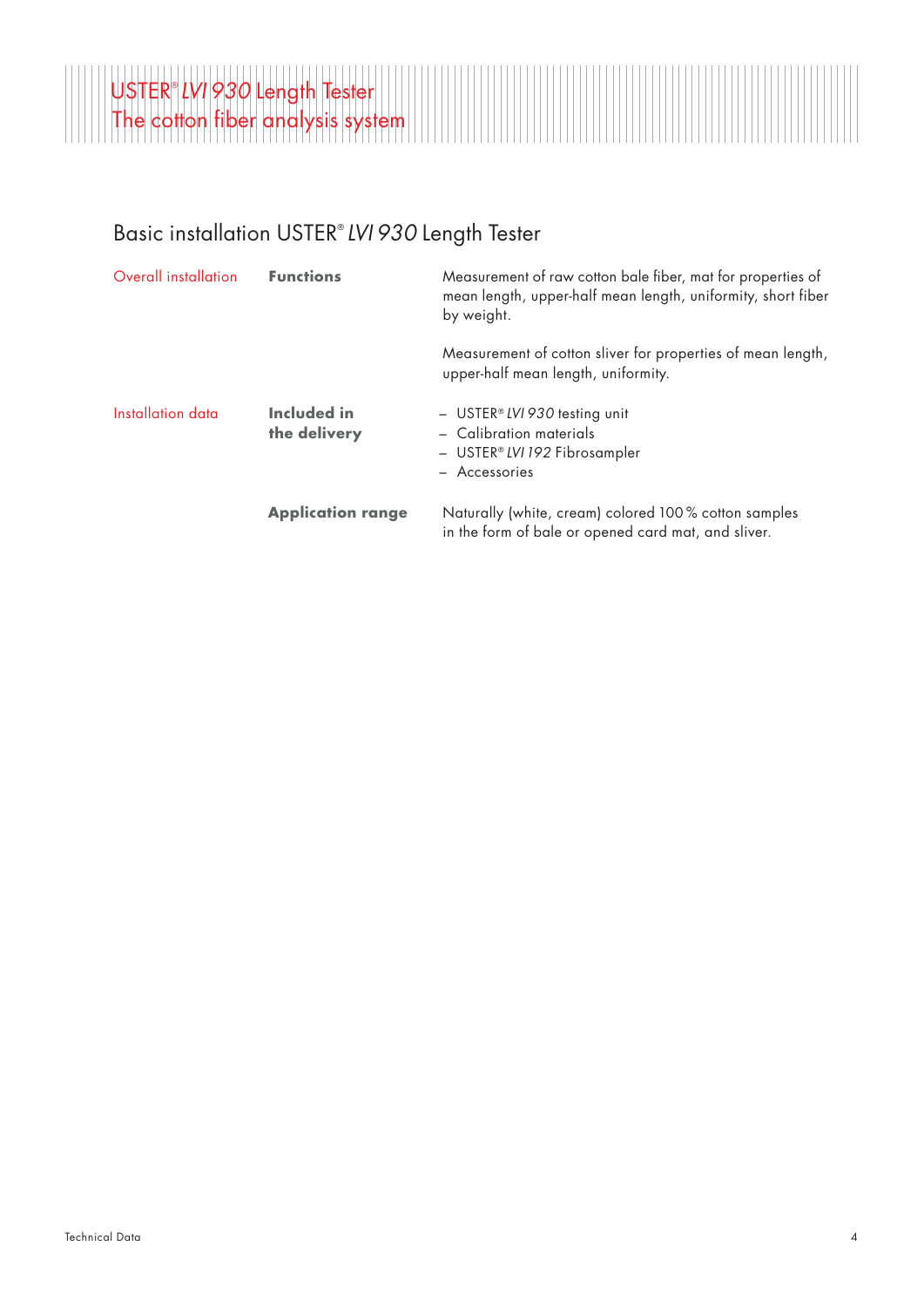

| General ambient<br>conditions       | <b>Room climate</b>              | According to ISO 139, the following ambient conditions must<br>be maintained in the laboratory in order to get repeatable and<br>comparable test results:                                                                                                                                                                                                                                   |
|-------------------------------------|----------------------------------|---------------------------------------------------------------------------------------------------------------------------------------------------------------------------------------------------------------------------------------------------------------------------------------------------------------------------------------------------------------------------------------------|
|                                     |                                  | - Temperature: 20±2 °C; 65 °F to 72 °F<br>- Relative humidity: $65\pm2\%$                                                                                                                                                                                                                                                                                                                   |
|                                     |                                  | For consistent test results, fiber samples should be conditioned<br>in the laboratory environment with the above mentioned<br>ambient conditions for 24 hours. Samples should be laid out<br>openly in the laboratory, and taken out of plastic bags, in<br>order for the cotton to fully condition to the environment.                                                                     |
|                                     |                                  | Uster Technologies recommends use of a dedicated conditioning<br>system for the laboratory to achieve this condition. USTER<br>does not recommend the use of any spray atomizers as they<br>could result in damage to the instruments, variability in lab<br>conditioning, and may cause inconsistent test results. All USTER<br>certified laboratories use dedicated conditioning systems. |
| <b>Installation data</b>            | <b>Electrical</b><br>connections | Single phase mains with protective conductor                                                                                                                                                                                                                                                                                                                                                |
|                                     | <b>Mains voltage</b>             | $110 - 240V$                                                                                                                                                                                                                                                                                                                                                                                |
|                                     | <b>Mains frequency</b>           | $50 - 60$ Hz                                                                                                                                                                                                                                                                                                                                                                                |
|                                     | <b>Power</b><br>consumption      | Max. 220 VA                                                                                                                                                                                                                                                                                                                                                                                 |
| <b>Dimensions</b>                   |                                  | Length 58 cm, width 27 cm, height 18 cm                                                                                                                                                                                                                                                                                                                                                     |
| Weight of the<br>basic installation |                                  | Net weight: approx. 12.2 kg                                                                                                                                                                                                                                                                                                                                                                 |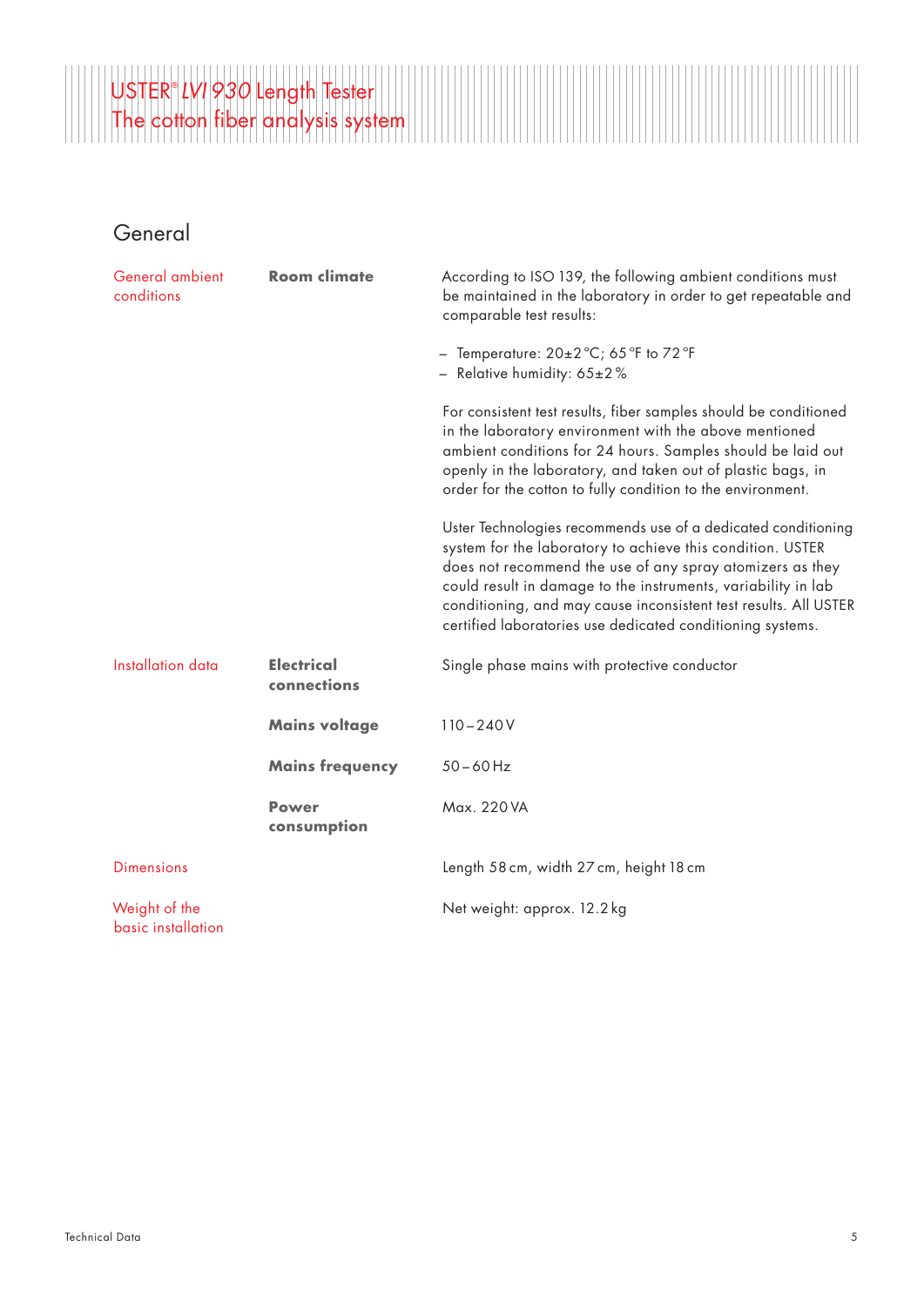

#### Basic installation USTER® *LVI 960* Color/Trash Tester

| Overall installation | <b>Functions</b>            | Measurement of raw cotton bale fiber, mat for properties<br>of color Rd, +b, color grade (USDA), trash count, trash area,<br>leaf grade. |
|----------------------|-----------------------------|------------------------------------------------------------------------------------------------------------------------------------------|
|                      | Included in<br>the delivery | $-$ USTER <sup>®</sup> LVI 960 testing unit<br>- Calibration tiles<br>- Sample weight                                                    |
|                      | <b>Application range</b>    | Naturally (white, cream) colored 100% cotton samples<br>in the form of bale or opened card mat.                                          |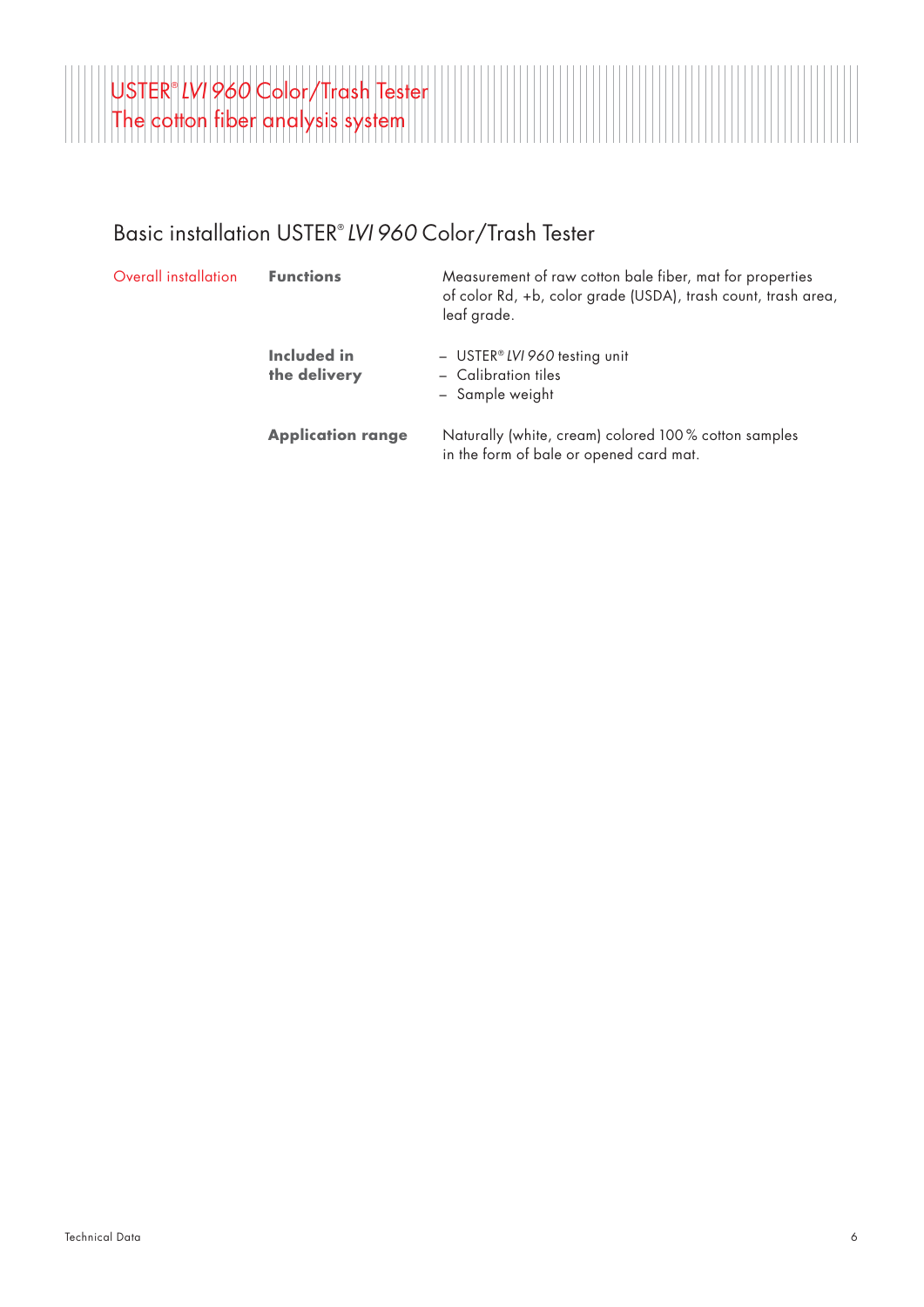# USTER® *LVI 960* Color/Trash Tester The cotton fiber analysis system

| General ambient<br>conditions       | <b>Room climate</b>              | According to ISO 139, the following ambient conditions must<br>be maintained in the laboratory in order to get repeatable and<br>comparable test results:                                                                                                                                                                                                                                   |
|-------------------------------------|----------------------------------|---------------------------------------------------------------------------------------------------------------------------------------------------------------------------------------------------------------------------------------------------------------------------------------------------------------------------------------------------------------------------------------------|
|                                     |                                  | - Temperature: $20\pm2\degree C$ ; 65 $\degree F$ to 72 $\degree F$<br>- Relative humidity: $65\pm2\%$                                                                                                                                                                                                                                                                                      |
|                                     |                                  | For consistent test results, fiber samples should be conditioned<br>in the laboratory environment with the above mentioned<br>ambient conditions for 24 hours. Samples should be laid out<br>openly in the laboratory, and taken out of plastic bags, in<br>order for the cotton to fully condition to the environment.                                                                     |
|                                     |                                  | Uster Technologies recommends use of a dedicated conditioning<br>system for the laboratory to achieve this condition. USTER<br>does not recommend the use of any spray atomizers as they<br>could result in damage to the instruments, variability in lab<br>conditioning, and may cause inconsistent test results. All USTER<br>certified laboratories use dedicated conditioning systems. |
| Installation data                   | <b>Electrical</b><br>connections | Single phase mains with protective conductor                                                                                                                                                                                                                                                                                                                                                |
|                                     | <b>Mains voltage</b>             | $110 - 240V$                                                                                                                                                                                                                                                                                                                                                                                |
|                                     | <b>Mains frequency</b>           | $50 - 60$ Hz                                                                                                                                                                                                                                                                                                                                                                                |
|                                     | <b>Power</b><br>consumption      | Max. 110 VA                                                                                                                                                                                                                                                                                                                                                                                 |
| <b>Dimensions</b>                   |                                  | Length 39 cm, width 26 cm, height 27 cm                                                                                                                                                                                                                                                                                                                                                     |
| Weight of the<br>basic installation |                                  | Net weight: approx. 17.4 kg (plus 2.2 kg for sample weight)                                                                                                                                                                                                                                                                                                                                 |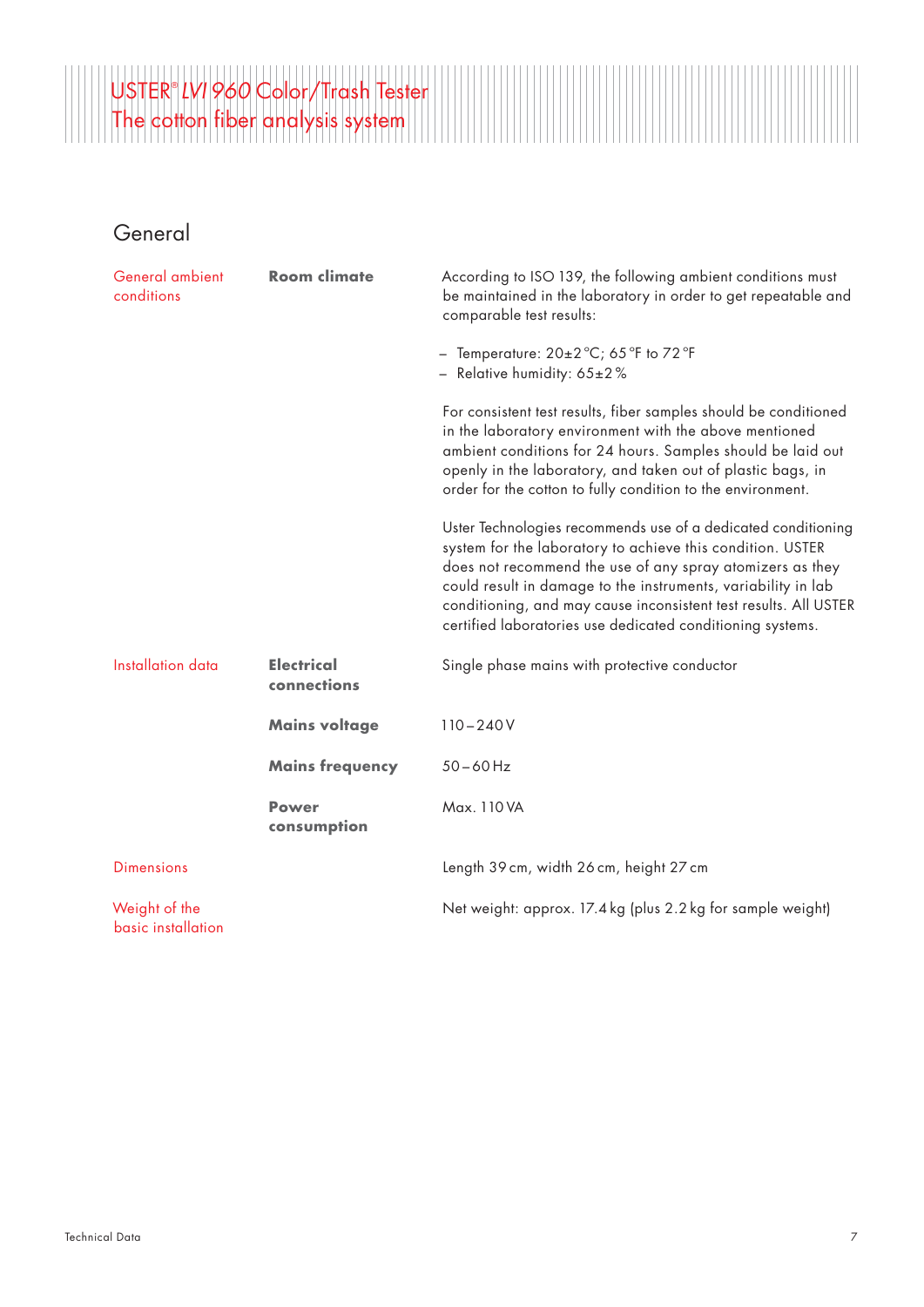

#### Basic installation USTER® *LVI 975* Micronaire Tester

| Overall installation | <b>Functions</b>            | Measurement of raw cotton bale fiber, mat for property<br>of micronaire.                        |
|----------------------|-----------------------------|-------------------------------------------------------------------------------------------------|
|                      | Included in<br>the delivery | $-$ USTER <sup>®</sup> LVI 975 testing unit<br>- Calibration plug<br>- Calibration materials    |
|                      | <b>Application range</b>    | Naturally (white, cream) colored 100% cotton samples in<br>the form of bale or opened card mat. |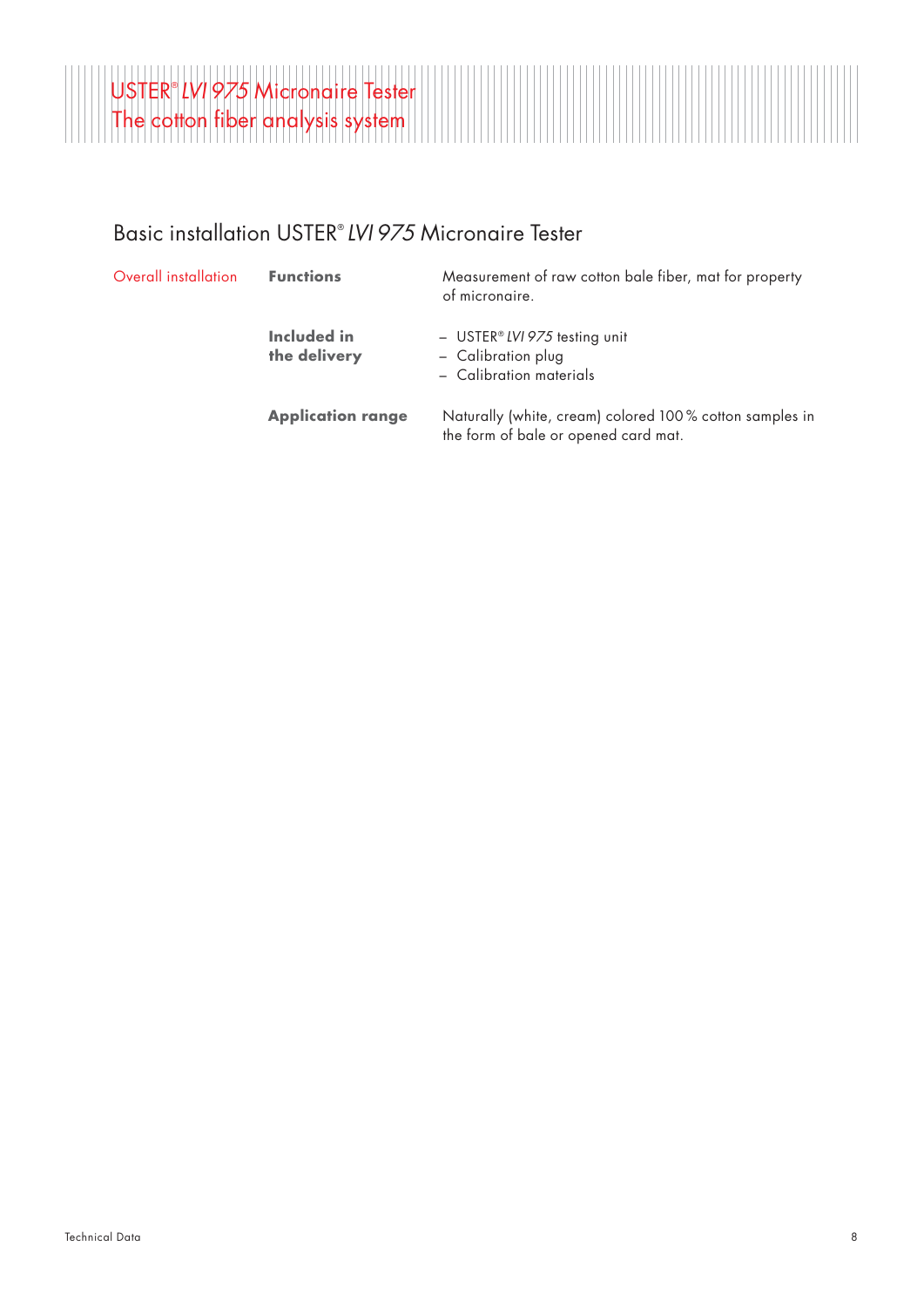# USTER® *LVI 975* Micronaire Tester The cotton fiber analysis system

| General ambient<br>conditions       | <b>Room climate</b>              | According to ISO 139, the following ambient conditions must<br>be maintained in the laboratory in order to get repeatable and<br>comparable test results:                                                                                                                                                                                                                                   |
|-------------------------------------|----------------------------------|---------------------------------------------------------------------------------------------------------------------------------------------------------------------------------------------------------------------------------------------------------------------------------------------------------------------------------------------------------------------------------------------|
|                                     |                                  | - Temperature: $20\pm2\degree C$ ; 65 $\degree F$ to 72 $\degree F$<br>- Relative humidity: $65\pm2\%$                                                                                                                                                                                                                                                                                      |
|                                     |                                  | For consistent test results, fiber samples should be conditioned<br>in the laboratory environment with the above mentioned<br>ambient conditions for 24 hours. Samples should be laid out<br>openly in the laboratory, and taken out of plastic bags, in<br>order for the cotton to fully condition to the environment.                                                                     |
|                                     |                                  | Uster Technologies recommends use of a dedicated conditioning<br>system for the laboratory to achieve this condition. USTER<br>does not recommend the use of any spray atomizers as they<br>could result in damage to the instruments, variability in lab<br>conditioning, and may cause inconsistent test results. All USTER<br>certified laboratories use dedicated conditioning systems. |
| Installation data                   | <b>Electrical</b><br>connections | Single phase mains with protective conductor                                                                                                                                                                                                                                                                                                                                                |
|                                     | <b>Mains voltage</b>             | $110 - 240V$                                                                                                                                                                                                                                                                                                                                                                                |
|                                     | <b>Mains frequency</b>           | $50 - 60$ Hz                                                                                                                                                                                                                                                                                                                                                                                |
|                                     | <b>Power</b><br>consumption      | Max. 220 VA                                                                                                                                                                                                                                                                                                                                                                                 |
| <b>Dimensions</b>                   |                                  | Length 58 cm, width 27 cm, height 18 cm                                                                                                                                                                                                                                                                                                                                                     |
| Weight of the<br>basic installation |                                  | Net weight: approx. 12.2 kg                                                                                                                                                                                                                                                                                                                                                                 |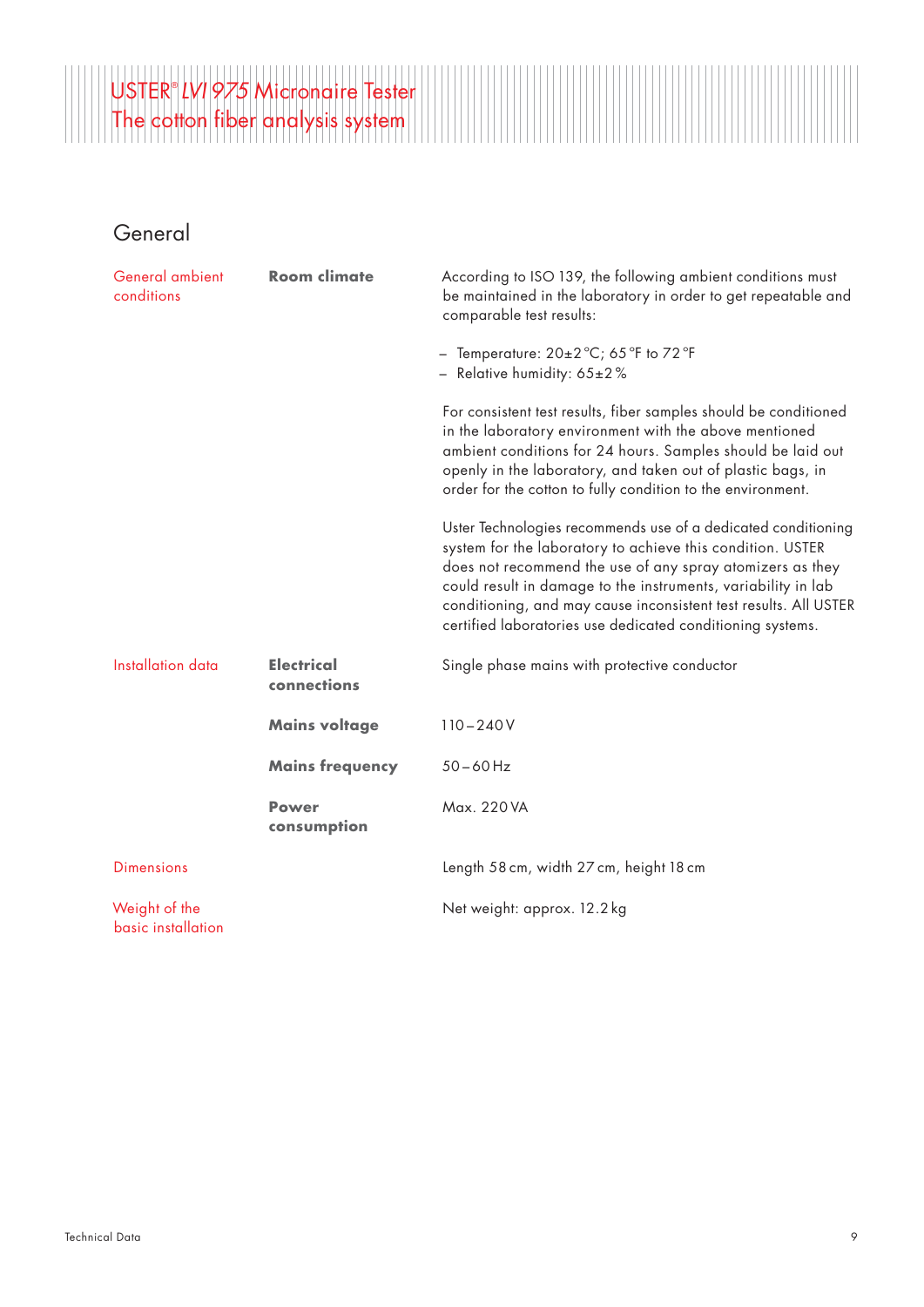

#### Basic installation USTER® *LVI 940* Control System

| Overall installation |  |
|----------------------|--|
|                      |  |

Functions Calibration and operation of individual USTER® *LVI* testing units.

**Included in the delivery** – USTER® *LVI 940* software

Collection, evaluation and storage of measurement data. Editor for configuring, viewing, and printing test data. Filter functions for quick data retrieval and for the preparation of reports.

- Computer/monitor
- Keyboard
- Mouse
- Operation manual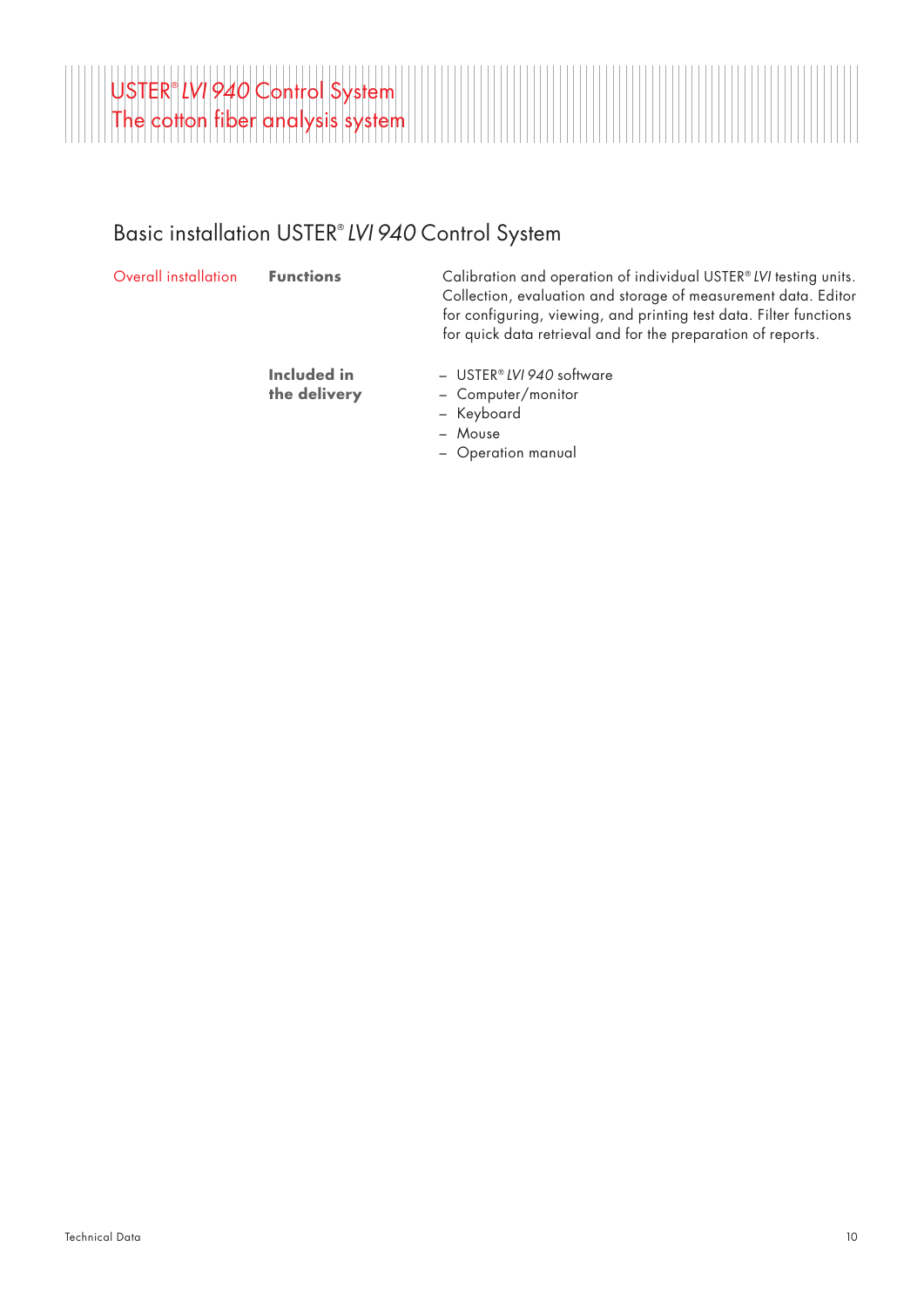

# Application software

| Reports                         | <b>Type of reports</b> | Application reports<br>- Critical nep size for ring yarns<br>- Critical nep size for rotor yarns<br>- Removal efficiency                                                                                                                                                             |
|---------------------------------|------------------------|--------------------------------------------------------------------------------------------------------------------------------------------------------------------------------------------------------------------------------------------------------------------------------------|
|                                 |                        | Control charts<br>- Control chart individual (parameter)<br>- Control chart multiple (parameters)                                                                                                                                                                                    |
|                                 |                        | Data reports<br>- Individual rep histograms<br>- Fibrogram<br>- Length distribution<br>- Individual nep histogram<br>- Summary histograms<br>- Color chart<br>- Summary nep histogram<br>– Summary fibrogram<br>- Summary length distribution<br>- Summary tables<br>– Summary table |
| Numerical out-put<br>of results |                        | Neps<br>- Total nep count<br>- Total nep size (average)                                                                                                                                                                                                                              |
|                                 |                        | Length<br>- Amount<br>- Mean length<br>- Upper-half mean length<br>- Uniformity Index<br>- Short fiber (by weight, 12.7 mm or 16.5 mm,<br>bale/mat material only)                                                                                                                    |
|                                 |                        | $C - L = \sqrt{T}$                                                                                                                                                                                                                                                                   |

- Color/Trash
- Reflectance
- Yellowness
- Color grade (USDA)
- Trash count
- Trash area
- Leaf grade

Micronaire

– Micronaire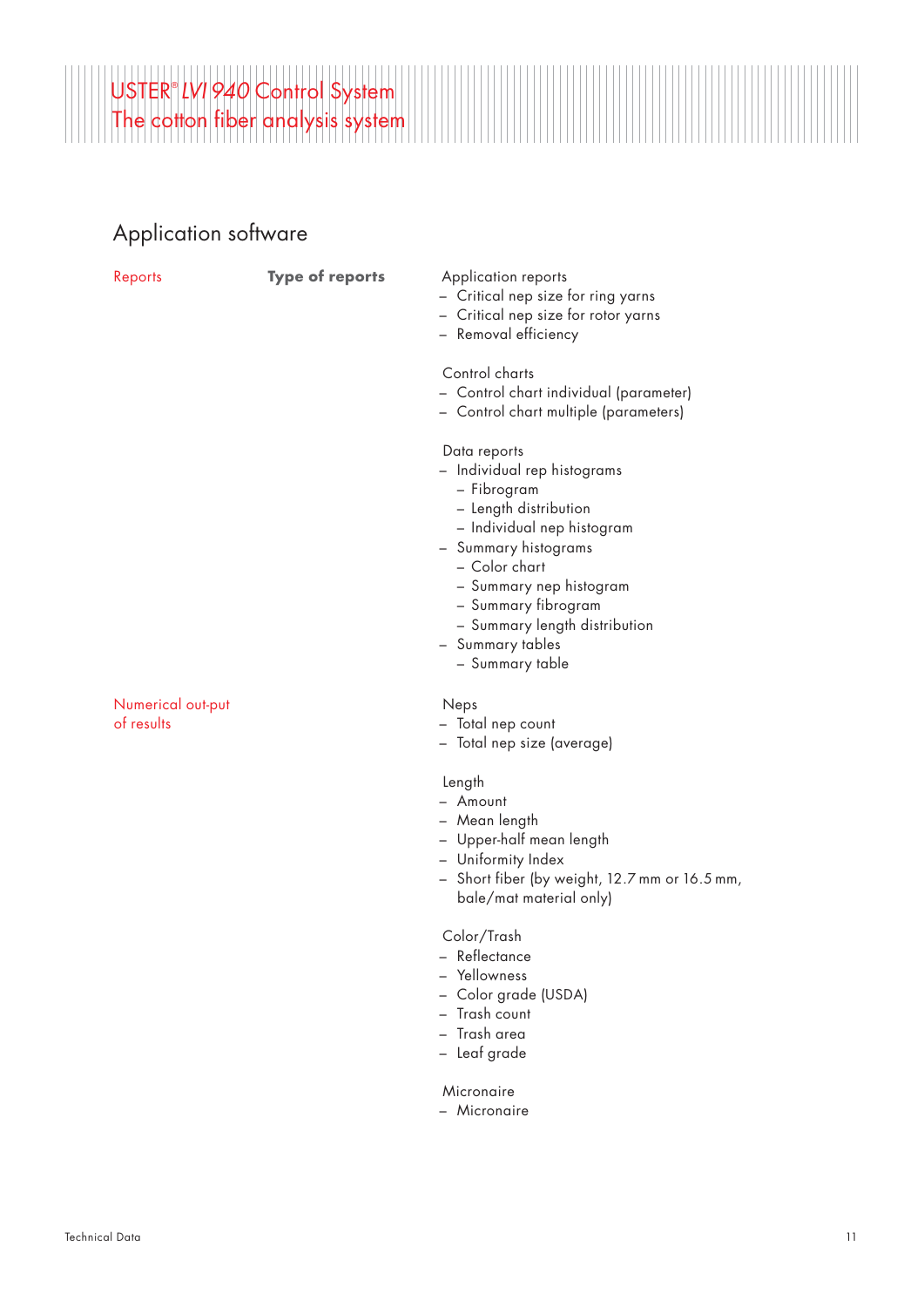# USTER® *LVI 940* Control System The cotton fiber analysis system

| <b>Statistics</b> | <b>Statistical values</b>                                  | - Mean value<br>- Standard deviation<br>- Coefficient of Variation CV<br>$-$ Confidence limits (Q99)<br>- Minimum value<br>- Maximum value                                             |
|-------------------|------------------------------------------------------------|----------------------------------------------------------------------------------------------------------------------------------------------------------------------------------------|
| Graphic output    | Nep histogram,<br>length fibrogram,<br>length distribution | Each individual value is placed into a category based on<br>its measured or calculated value.                                                                                          |
|                   | <b>Color chart</b>                                         | Each individual measured color value (Rd/+b) is plotted on<br>a USDA color chart to show the distribution of grades.                                                                   |
| Languages, units  | <b>Dialogue and</b><br>report languages                    | English, Chinese                                                                                                                                                                       |
|                   | <b>Possible units</b>                                      | - Weight units: g<br>- Textile units: 1/g (count/g)<br>- Length: mm, µm, in                                                                                                            |
| Self-Test         | <b>Function test</b>                                       | - Initiated automatically when the installation is switched on.<br>- Comprehensive function checks and special test programs<br>can be initiated at any time via the diagnostics menu. |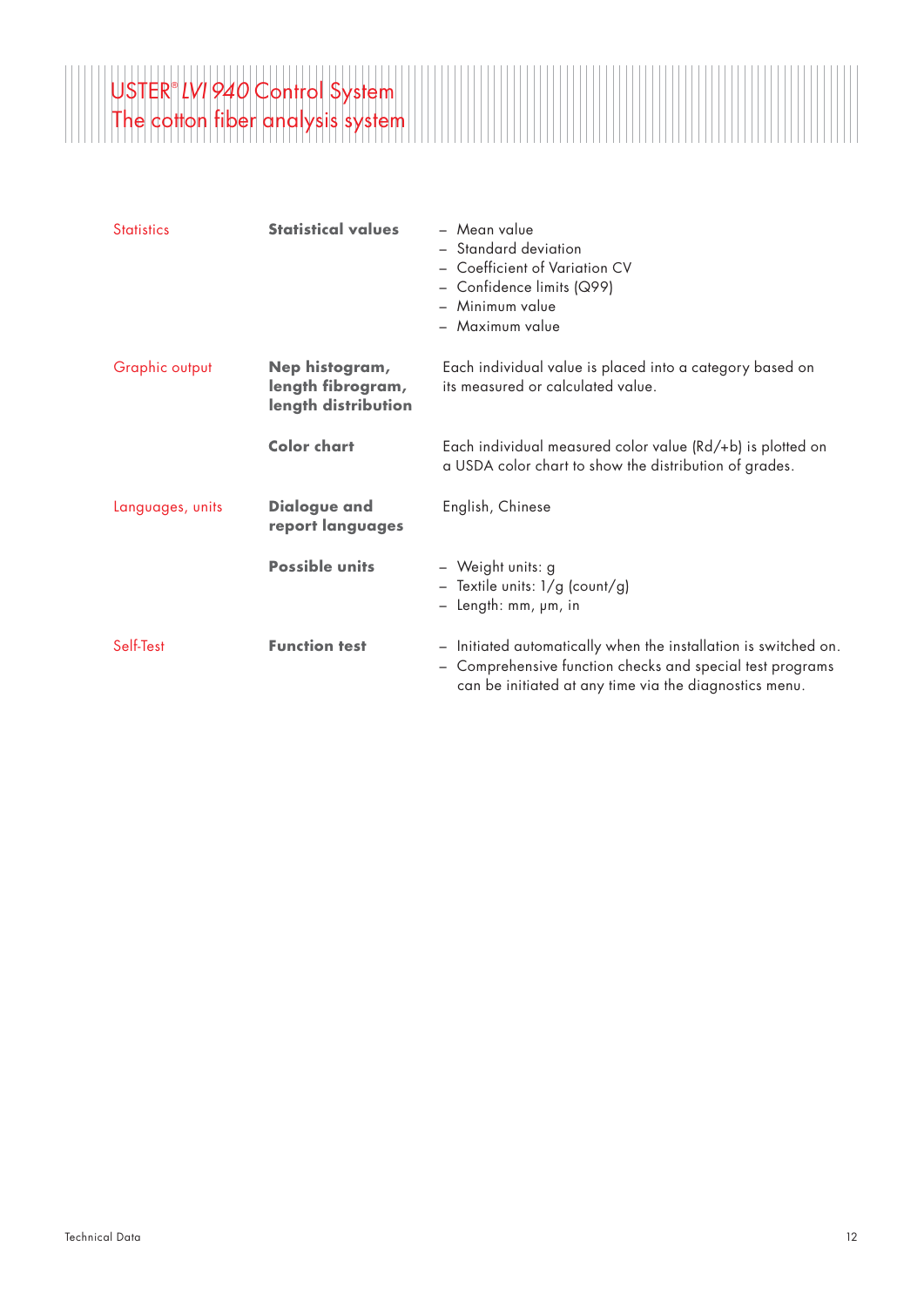

| Operating unit | <b>Computer</b><br>software | The USTER® LVI 940 Control System software has a menu<br>driven design that allows quick access and selection<br>of the testing, setup, calibration and data management.<br>These features include:<br>- Windows 10 operating system with icon based software<br>- Simple user interface<br>- Error messages for trouble-shooting<br>- Network capabilities |
|----------------|-----------------------------|-------------------------------------------------------------------------------------------------------------------------------------------------------------------------------------------------------------------------------------------------------------------------------------------------------------------------------------------------------------|
|                | <b>Computer</b><br>hardware | Computer system consisting of the following components:<br>- Keyboard<br>- Mouse<br>- Monitor                                                                                                                                                                                                                                                               |